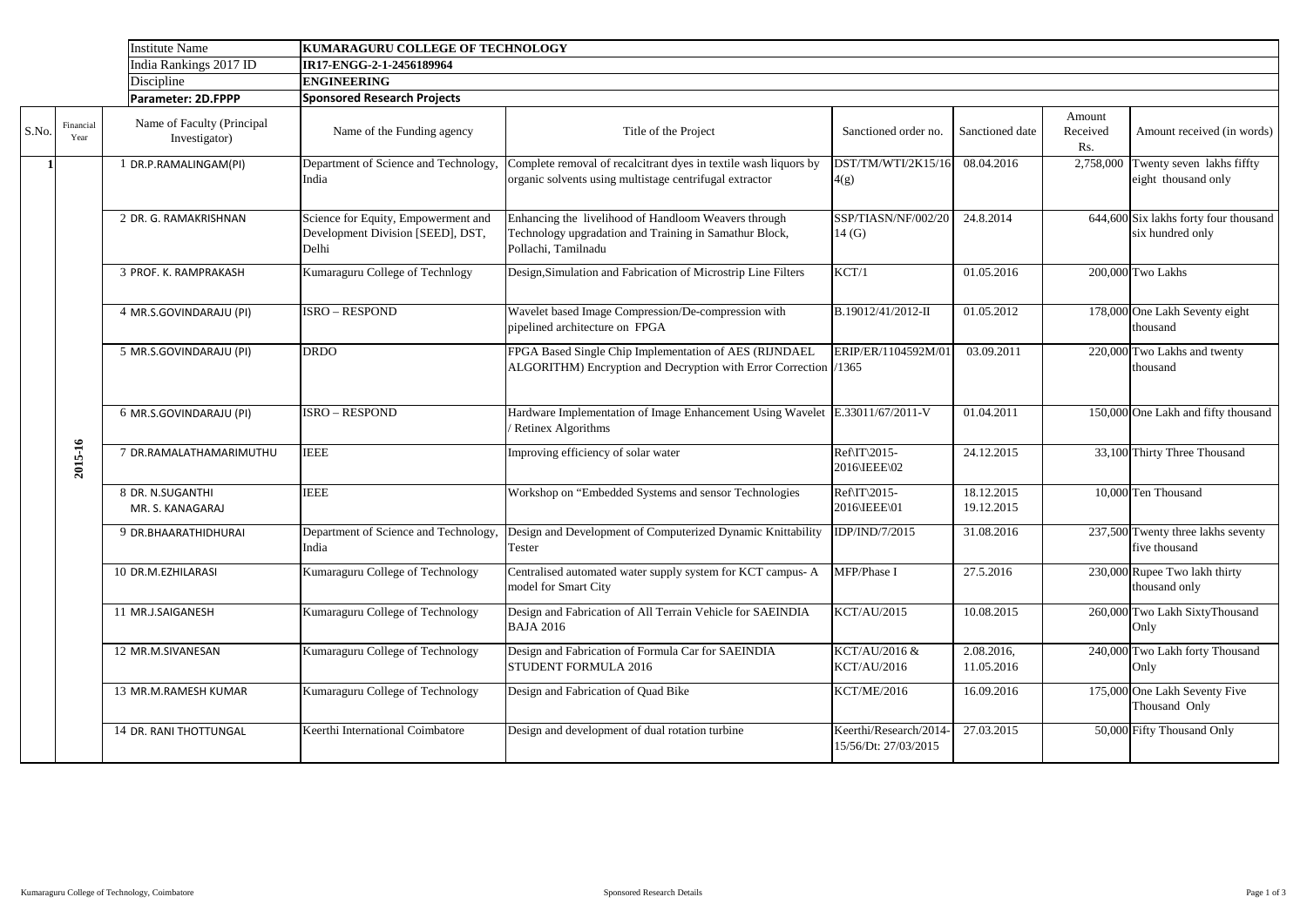| S.No.          | Financial<br>Year | Name of Faculty (Principal<br>Investigator) | Name of the Funding agency                                                        | Title of the Project                                                                                                                  | Sanctioned order no.         | Sanctioned date          | Amount<br>Received<br>Rs. | Amount received (in words)                           |
|----------------|-------------------|---------------------------------------------|-----------------------------------------------------------------------------------|---------------------------------------------------------------------------------------------------------------------------------------|------------------------------|--------------------------|---------------------------|------------------------------------------------------|
| $\overline{2}$ |                   | I DR. G. RAMAKRISHNAN                       | Science for Equity, Empowerment and<br>Development Division [SEED], DST,<br>Delhi | Enhancing the livelihood of Handloom Weavers through<br>Technology upgradation and Training in Samathur Block,<br>Pollachi, Tamilnadu | SSP/TIASN/NF/002/20<br>14(G) | 24.08.2014               |                           | Zero                                                 |
|                |                   | 2 MR.S.GOVINDARAJU (PI)                     | <b>ISRO - RESPOND</b>                                                             | Wavelet based Image Compression/De-compression with<br>pipelined architecture on FPGA                                                 | B.19012/41/2012-II           | 03.05.2012               |                           | 170,000 One Lakh Seventy thousand<br>Only            |
|                |                   | 3 MR.S.GOVINDARAJU (PI)                     | <b>DRDO</b>                                                                       | FPGA Based Single Chip Implementation of AES (RIJNDAEL<br>ALGORITHM) Encryption and Decryption with Error Correction /1365            | ERIP/ER/1104592M/01          | 05.09.2011               |                           | 220,000 Two Lakhs and twenty<br>thousand Only        |
|                |                   | 4 MR.S.GOVINDARAJU (PI)                     | <b>ISRO - RESPOND</b>                                                             | Hardware Implementation of Image Enhancement Using Wavelet E.33011/67/2011-V<br>Retinex Algorithms                                    |                              | 01.04.2011               |                           | 150,000 One Lakh and fifty thousand<br>Only          |
|                |                   | 5 DR.RAMALATHAMARIMUTHU<br>MR. S. KANAGARAJ | <b>IEEE</b>                                                                       | <b>EPICS Workshop</b>                                                                                                                 | Ref\IT\2014-<br>2015\IEEE\02 | 20.04.2015<br>21.04.2015 |                           | 891,000 Eight Lakhs Nine One<br><b>Thousand Only</b> |
|                |                   | 6 DR.RAMALATHA MARIMUTHU                    | <b>ABI, IEEE</b>                                                                  | Workshop on Returning Mothers                                                                                                         | Ref\IT\2014-<br>2015\IEEE\01 | 04.02.2014               |                           | 45,000 Forty Five Thousand Only                      |
|                |                   | 7 MS.T. ANANDHI                             | Texas Instruments                                                                 | Landmine detecting boots                                                                                                              | ID No. 398                   | 11.04.2014               |                           | 15,000 Rupee Fifteen thousand Only                   |
|                | πÚ<br>2014        | 8 MR.L.SHANMUGARAJ                          | Kumaraguru College of Technology                                                  | Design and Fabrication of All Terrain Vehicle for SAEINDIA<br><b>BAJA 2015</b>                                                        | <b>KCT/AU/2014</b>           | 15.11.2014               |                           | 300,000 THREE LAKH ONLY                              |
|                |                   | 9 MR.M.SIVANESAN                            | Kumaraguru College of Technology                                                  | Design and Fabrication of Formula Car for SAEINDIA<br><b>STUDENT FORMULA 2015</b>                                                     | <b>KCT/AU/2015</b>           | 02.07.2015               |                           | 50,000 FIFTY THOUSAND ONLY                           |
|                |                   | 10 MR.S.SIVAKUMAR                           | Kumaraguru College of Technology                                                  | Design and Fabrication of Go Kart for NGKC 2014                                                                                       | <b>KCT/AU/2014</b>           | 17.11.2014               |                           | 50,000 FIFTY THOUSAND ONLY                           |
|                |                   | 11 MR.J.D.ANDREW                            | Kumaraguru College of Technology                                                  | Design and Fabrication of Go Kart for IKRC 2015                                                                                       | <b>KCT/AU/2015</b>           | 14.02.2015               |                           | 75,000 SEVENTY FIVE<br><b>THOUSAND ONLY</b>          |
|                |                   | 12 DR.JOHN ALEXIS S                         | Institution of Engineers (India)                                                  | Assessment of Material Properties of A5083 MMC for use in<br>UAV's operating in Low Temperature Region                                | RDDR2015017.                 | 14.02.2015               |                           | 40,000 Fourty thousand only                          |
|                |                   | 13 MR.M.SIRANJEEVI                          | <b>KCT</b>                                                                        | Design and Fabrication of Go Kart IGKC 2015                                                                                           | <b>KCT/AU/2015</b>           | 26.02.2015               |                           | 60,000 SIXTY THOUSAND ONLY                           |
|                |                   | 14 MS. V. SHARMILA DEVE                     | twowin exports                                                                    | microcontroller and gsm based windmill monitoring system                                                                              | TNES/R&D/4.9.2015            | 03.11.2015               |                           | 25,000 Twenty Five Thousand Only                     |
|                |                   | 15 MS. V. SHARMILA DEVE                     | <b>TN Engineering Solutions</b>                                                   | Design of Solar Panel and Payback for Lakshmi bhavan Complex                                                                          | TWOWIN/WF/11.11.2<br>014.    | 04.09.2015               |                           | 150,000 One Lakh Fifty Thosand<br>Only               |
|                |                   | 16 MS. D. RAJALAKSHMI                       | Rutag                                                                             | Automatic potter wheel                                                                                                                | RuTag/200/Ext/12/219         | 21.08.2014               |                           | 6,000 Six Thousand Only                              |
|                |                   | 17 MS. D. RAJALAKSHMI                       | RuTag                                                                             | Automatic potter wheel                                                                                                                | RuTag/200/Ext/12/220         | 01.07.2014               |                           | 12,000 Twelve thousand only                          |